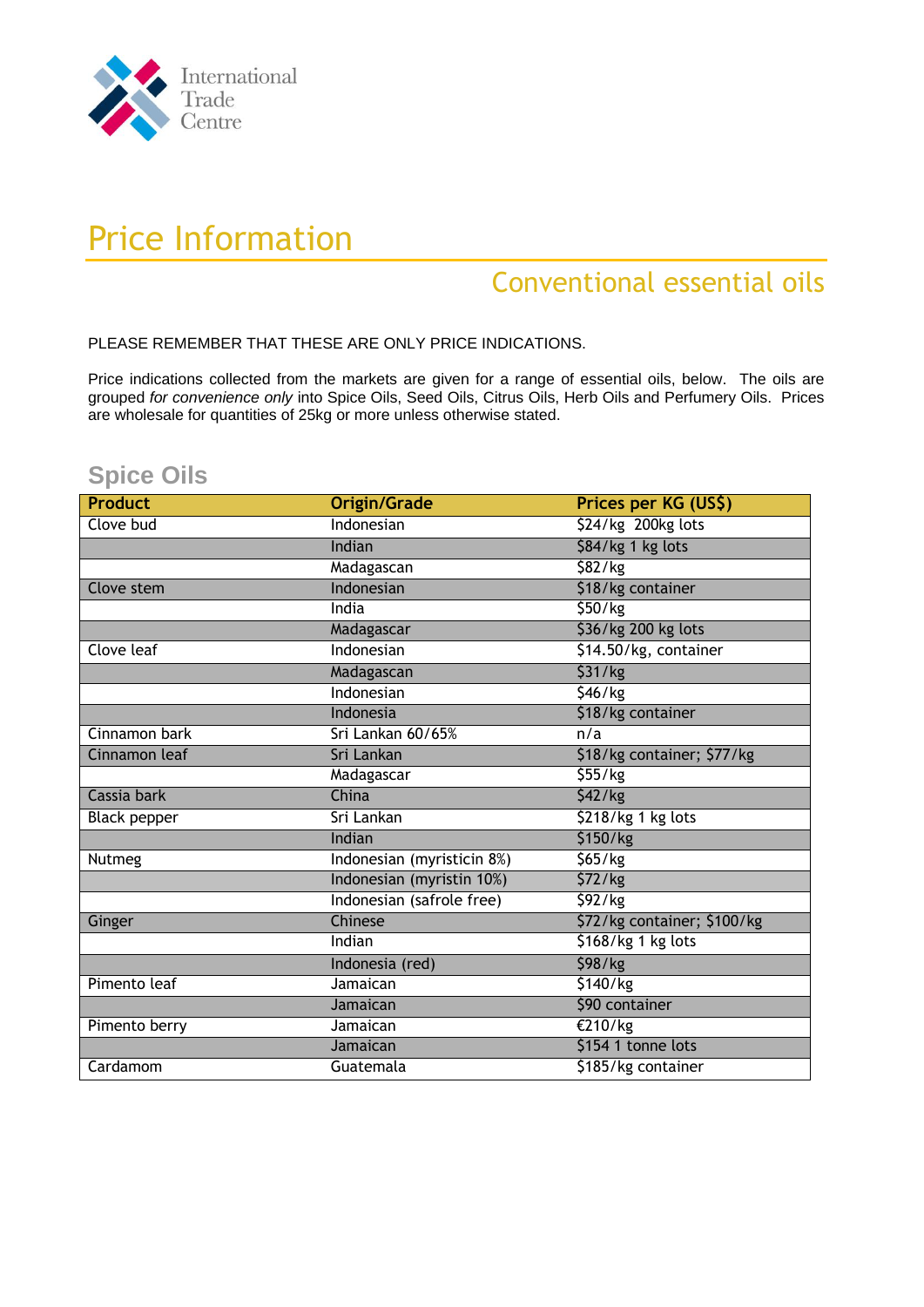## **Spice Seed Oils**

| <b>Product</b> | Origin/Grade   | <b>Prices per KG</b>   |
|----------------|----------------|------------------------|
| Aniseed        | China          | \$13-16 CIF NW Europe; |
|                |                | \$50-84/kg 1 kg lots   |
| Star Anise     | India          | \$120/kg               |
| Coriander seed | Russian        | \$80/kg                |
| Coriander herb | <b>Russian</b> | US\$100/kg drum        |
| Cumin seed     | Egypt          | €150/kg                |

### **Citrus Oils**

| <b>Product</b>      | Origin/Grade               | <b>Prices per KG</b>   |
|---------------------|----------------------------|------------------------|
| Orange (sweet)      | <b>Brazilian</b>           | \$16/kg                |
|                     | Italy (b/orange c/pressed) | \$33/kg                |
|                     | Brazil (pera)              | \$5/kg container       |
| Orange (bitter)     | Italian (c/pressed)        | \$45/kg                |
| Bergamot oil        | <b>Ivory Coast/Italy</b>   | \$80/kg                |
| Lemon               | Italian                    | \$63/kg 1 kg lots      |
|                     | Italian (c/pressed)        | \$35                   |
|                     | Argentina                  | \$55-\$58/kg container |
|                     | <b>Brazil</b>              | \$55/kg                |
| Lime (distilled)    | Italian                    | n/a                    |
|                     | Mexico/Peru                | \$56/kg container;     |
|                     |                            | \$115/kg               |
| Lime (cold pressed) |                            | \$25/kg                |
| Mandarin (red)      | Italy                      | \$85/kg                |
| Grapefruit (pink)   | Argentina                  | \$42/kg                |
| Grapefruit (white)  | France                     | \$40/kg                |

### **Herb Oils**

| <b>Product</b>            | Origin/Grade                     | <b>Prices per KG</b> |
|---------------------------|----------------------------------|----------------------|
| Basil                     | Comores                          | \$125/kg             |
|                           | Egypt                            | \$82/kg              |
| Lavender                  | <b>Bulgaria</b>                  | \$80/kg              |
|                           | French                           | \$250/kg             |
|                           | English                          | \$200/kg             |
|                           | <b>Russia</b>                    | \$95/kg drum         |
| Lavendin                  | French Grosso                    | \$30/kg              |
| Spike Lavender            | Spain                            | \$110/kg             |
| Mints                     | Indian piperita                  | \$63/kg              |
|                           | India, mentha arvensis crude, L- | \$13/kg              |
|                           | menthol 72%                      |                      |
| Menthol                   | Indian, bold crystals            | \$16/kg              |
|                           | Indian, medium crystals          | \$15/kg              |
|                           | China                            | \$15/kg              |
| Peppermint menthofuran 3% | China                            | \$23.50/kg           |
| Peppermint dementholised  | Indian                           | \$11/kg              |
| Menthone 80/20            | Indian                           | \$14.50/kg           |
| Menthone 90/10            | Indian                           | \$15.50/kg           |
| Spearmint 60% carvone     | Indian                           | \$20/kg              |
| Spearmint 55% carvone     | Indian                           | \$19.50/kg           |
| Chamomile (German)        | German blue                      | \$670/kg             |
|                           | Morocco (wild)                   | \$460/kg             |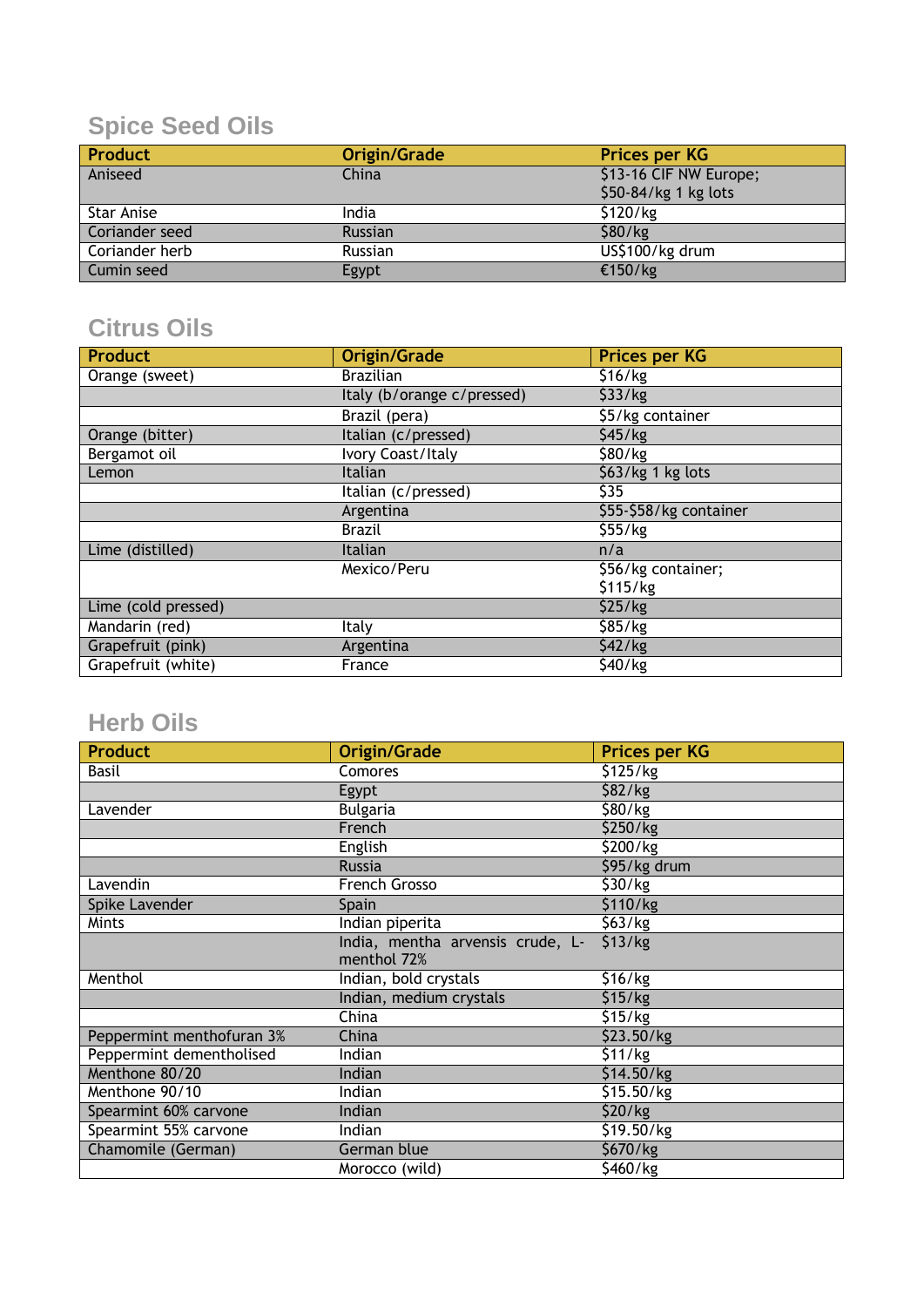| <b>Product</b>    | Origin/Grade           | <b>Prices per KG</b> |
|-------------------|------------------------|----------------------|
|                   | Egypt (blue)           | \$1,000/kg           |
| Chamomile (Roman) | UK                     | \$560/kg             |
| Sage              | Croatia                | \$105/kg             |
| Rosemary          | Portugal/Spain/Tunisia | \$55                 |
|                   | Spain                  | \$68/kg drum         |
|                   | France                 | \$75                 |
| Marjoram          | Spain (wild)           | \$190/kg             |
| Thyme             | Spain                  | \$67/kg              |

## **Perfumery Oils**

| <b>Product</b>                                               | <b>Origin/Grade</b>         | <b>Prices per KG</b>       |
|--------------------------------------------------------------|-----------------------------|----------------------------|
| Eucalyptus globulus & other high<br>cineole types            | China                       | \$13/kg container; \$25/kg |
|                                                              | Australian                  | $\sqrt{544/kg}$            |
|                                                              | China                       | \$38/kg 1kg lots           |
|                                                              | Madagascar                  | \$31/kg                    |
| Eucalyptus citriadora                                        | China                       | \$28/kg                    |
|                                                              | Madagascar                  | \$25/kg                    |
| Litsea cubeba                                                | Spain                       | 522/kg                     |
|                                                              | China                       | \$21/kg container          |
| Ylang ylang                                                  | Comores: Extra S            | n/a                        |
|                                                              | Comores : Première          | \$225/kg                   |
|                                                              | Comores : Deuxième          | \$180/kg                   |
|                                                              | Comores : Troisième         | \$95/kg                    |
|                                                              | Comores: Complet            | \$150/kg 1 kg lots         |
|                                                              | Madagascar (grade II)       | \$80/kg                    |
| Ylang (cananga)                                              | Indonesia                   | \$57/kg 1 ton lots         |
| Patchouli                                                    | Indonesia min 32% pa, light | \$74/kg 1 ton lots         |
|                                                              | Indonesia min 30% pa, light | \$68/kg                    |
|                                                              | Indonesia min 27% pa, light | \$60/kg                    |
|                                                              | Indonesia                   | \$75/kg drum               |
| Rose                                                         | <b>Bulgaria</b>             | \$5,750/kg                 |
| Geranium                                                     | Egypt                       | \$125/kg                   |
|                                                              | Egypt                       | \$120/kg                   |
|                                                              | China                       | \$165/kg container         |
|                                                              | Egypt                       | \$110/kg container         |
|                                                              | Madagascar                  | \$310/kg                   |
| <b>Rose Geranium</b>                                         | Madagascar/France           | \$210/kg                   |
| Niaouli (Cineole 1,8)<br>(Malaleuca<br>quinquenervia type I) | Madagascar                  | \$16/kg                    |
| Viridiflora<br>Niaouli<br>(Malaleuca<br>viridiflora type II) | Madagascar                  | \$20/kg                    |
| Petitgrain                                                   | Paraguay                    | \$35/kg drum               |
| Sandalwood                                                   | India                       | \$2,900/kg                 |
|                                                              | East Indies                 | \$2,500/kg                 |
|                                                              | Australian                  | \$1,680/kg                 |
| Cedarwood                                                    | <b>USA</b>                  | \$52/kg                    |
|                                                              | China                       | \$13/kg container; \$32/kg |
| Frankincense                                                 | Somalia/France              | \$250/kg                   |
|                                                              | India                       | \$120/kg                   |
| Citronella                                                   | Indonesian                  | \$17/kg container; \$23/kg |
|                                                              | Sri Lanka                   | \$40/kg container          |
|                                                              | China                       | \$18-20/kg container       |
| Lemongrass                                                   | Indian                      | \$16/kg container; \$35/kg |
|                                                              | Madagascar (C. giganteus)   | \$55/Kg                    |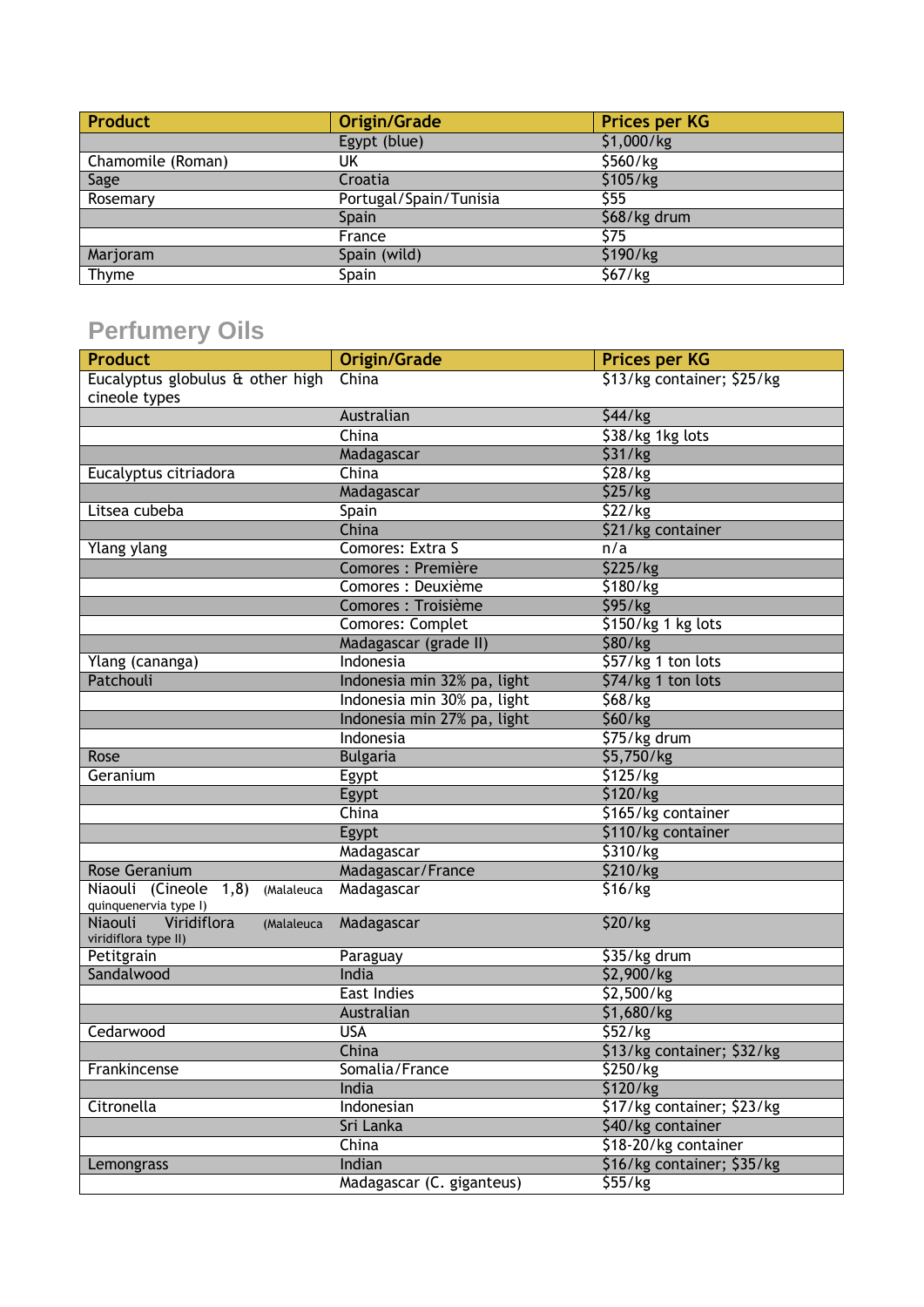| <b>Product</b> | <b>Origin/Grade</b>      | <b>Prices per KG</b> |
|----------------|--------------------------|----------------------|
| Palmarosa      | Indian                   | \$41/kg              |
| Vetiver        | Indonesian               | \$140/kg             |
|                | Indonesian               | \$165/kg rectified   |
|                | China                    | \$85/kg container    |
| Tea Tree       | Australia                | \$44/kg;             |
|                | Australia, lemon scented | \$140/kg             |
| Guaiacwood     | Paraguay                 | \$25/kg drum         |
| Fennel, bitter | Spain                    | \$84/kg              |
| Juniperberry   | India                    | \$120/kg             |
| Myrrh          | India (extract)          | \$133/kg             |
|                | India (distilled)        | \$270/kg             |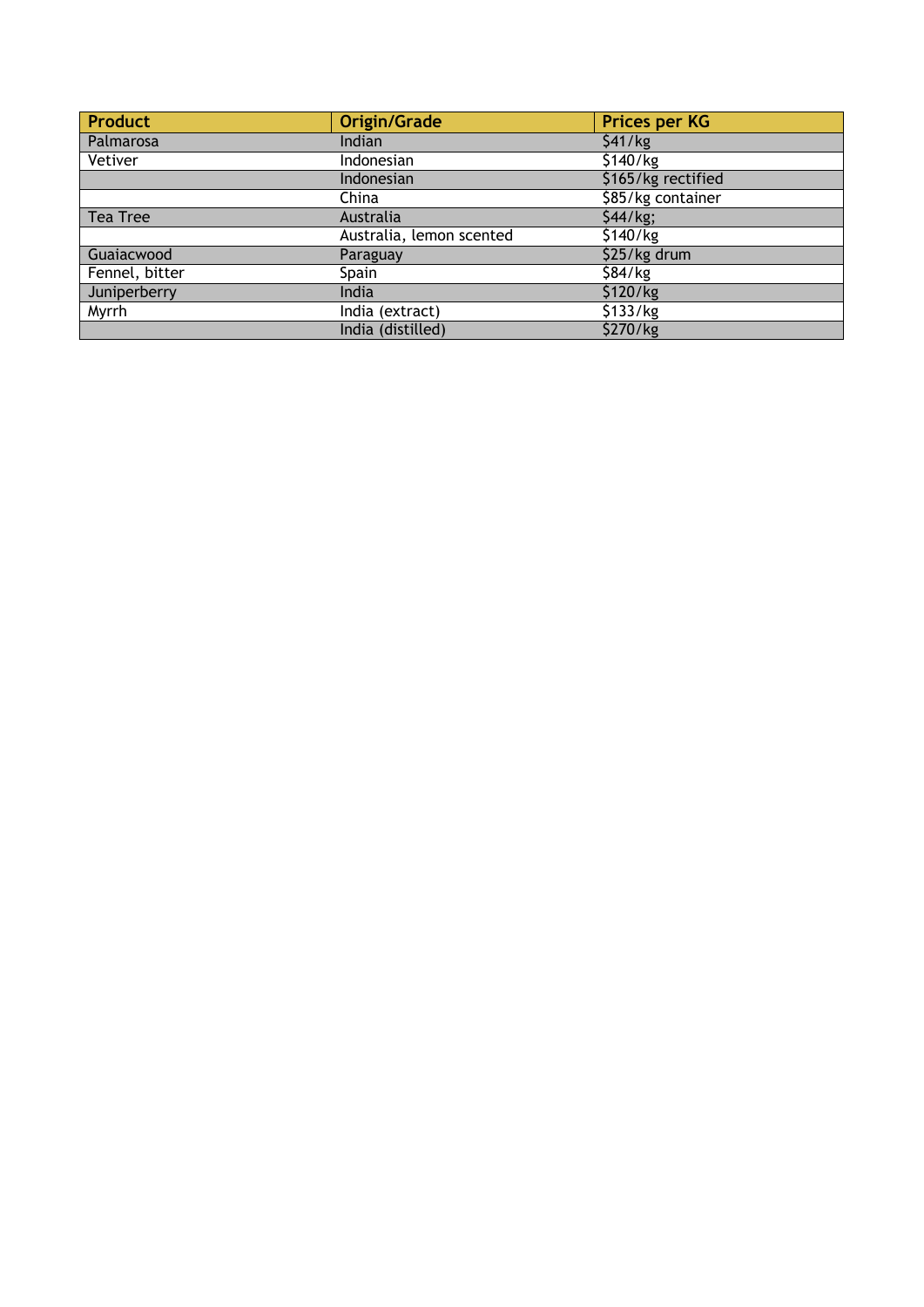# Price Information

## Organic essential oils

PLEASE REMEMBER THAT THESE ARE ONLY PRICE INDICATIONS.

Price indications collected from the markets are given for a range of essential oils, below. The oils are grouped *for convenience only* into Spice Oils, Seed Oils, Citrus Oils, Herb Oils and Perfumery Oils. Prices are wholesale for quantities of 25kg or more unless otherwise stated.

### **Spice Oils**

| <b>Product</b> | Origin/Grade | Prices per KG (US\$) |
|----------------|--------------|----------------------|
| Clove bud      | Indian       | \$140/kg             |
| Clove leaf     | Indian       | \$80/kg, container   |
| Cinnamon bark  | Sri Lankan   | \$240/kg             |
| Cinnamon leaf  | Sri Lankan   | \$150/kg             |
| Nutmeg         | Indonesian   | \$165/kg             |
| Ginger         |              | \$315/kg             |
|                | India        | \$170/kg drum        |

#### **Spice Seed Oils**

| <b>Product</b>    | Origin/Grade | <b>Prices per KG</b> |
|-------------------|--------------|----------------------|
| <b>Star Anise</b> | China        | \$190/kg             |
| Cumin seed        | Egypt        | \$96/kg              |

#### **Citrus Oils**

| <b>Product</b>            | Origin/Grade          | <b>Prices per KG</b> |
|---------------------------|-----------------------|----------------------|
| Orange (sweet)            | Italian $(c/pressed)$ | \$42/kg              |
| Orange (bitter)           | Italian (c/pressed)   | \$135/kg             |
| Bergamot                  | Italy (c/pressed)     | \$208                |
| Lemon                     | Italian (c/pressed)   | \$65/kg              |
|                           | Italian (c/pressed)   | \$71/kg              |
|                           | Argentina             | <b>S75</b>           |
| Mandarin (red)            | <b>Italy</b>          | \$210/kg             |
| Mandarin (green)          | Italy                 | \$200/kg             |
| Petitgrain (C. aurantium) | Paraguay              | \$65/kg              |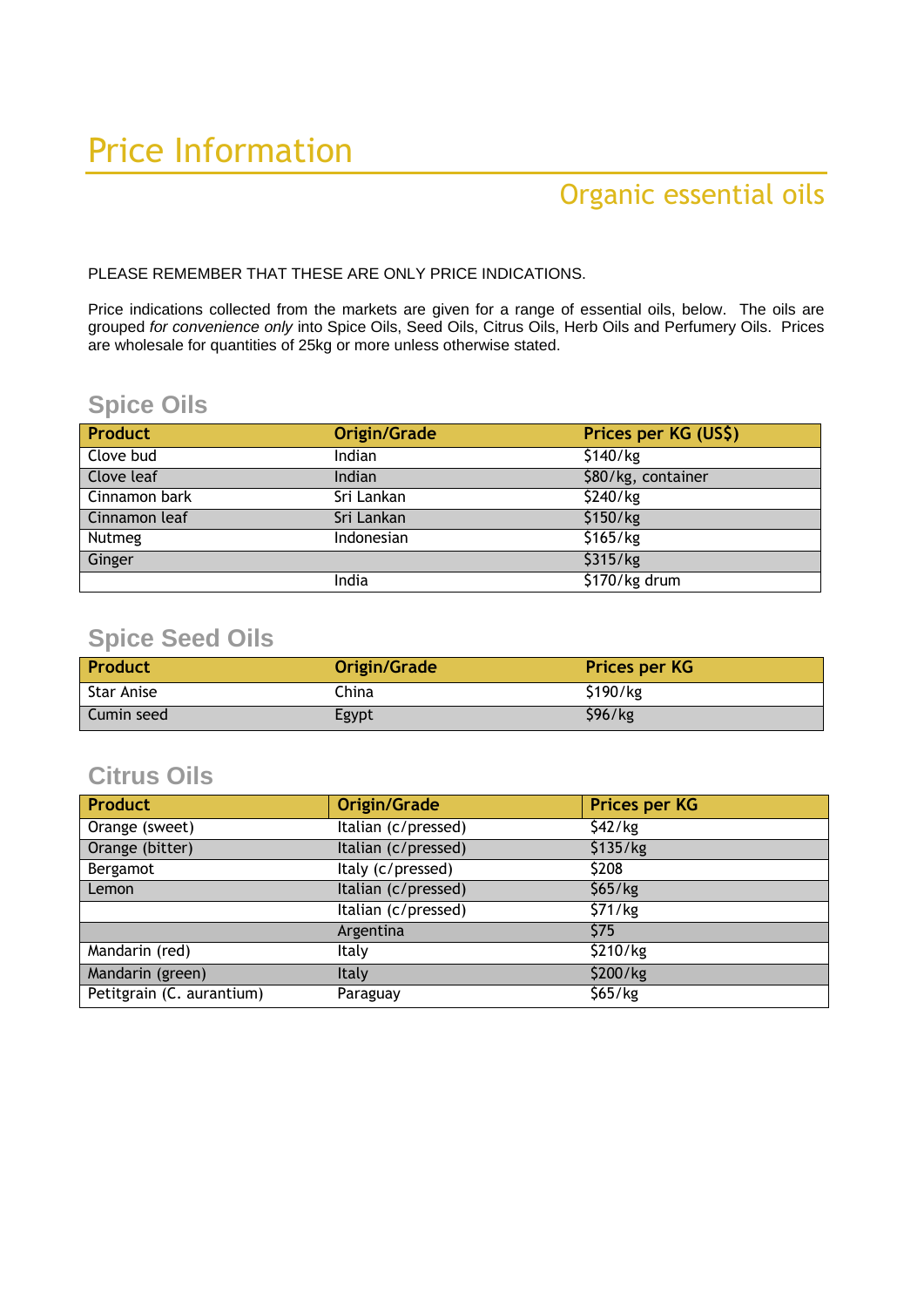### **Herb Oils**

| <b>Product</b>              | <b>Origin/Grade</b>    | <b>Prices per KG</b> |
|-----------------------------|------------------------|----------------------|
| Basil                       | Egypt                  | \$150/kg             |
|                             | India                  | n/a                  |
| Lavender                    | France                 | \$225/kg             |
| Lavendin                    | French Grosso          | \$52/kg              |
| Mint, peppermint            | <b>USA</b>             | \$95/kg              |
|                             | India                  | \$65/kg drum         |
| Mint, Cornmint              | India, mentha arvensis | \$55/Kg              |
| Mint, spearmint, M. spicata | <b>USA</b>             | \$120/kg             |
| Chamomile (German)          | Nepal                  | \$705/kg             |
|                             | India                  | \$1,250/kg           |
| Chamomile (Roman)           | Hungary                | \$950/kg             |
| Sage                        | Croatia                | \$120                |
| Rosemary                    | Spain                  | \$100                |
|                             | Tunisia                | \$25/kg              |
| Marjoram                    | Spain                  | \$225/kg             |
| Thyme                       | Hungary                | \$320/kg             |
|                             | India                  | \$65/kg              |
| Fennel                      | India                  | 130/kg               |

## **Perfumery Oils**

| <b>Product</b>                  | <b>Origin/Grade</b>     | <b>Prices per KG</b>        |
|---------------------------------|-------------------------|-----------------------------|
| Eucalyptus radiata & other high | China                   | \$64/kg                     |
| cineole types                   |                         |                             |
| E. globulus                     | India                   | \$45/kg (60%)               |
|                                 | India                   | \$50/kg (80%)               |
| E. polybractea                  | Australian              | \$145/kg                    |
| E. smithii                      | South Africa            | \$80/kg                     |
| Eucalyptus citriodora           | <b>Brazil</b>           | \$56/kg                     |
|                                 | India                   | $\overline{46}$ /kg         |
| Litsea cubeba                   | Spain                   | \$35/kg                     |
| Ylang ylang                     | Comores: I              | \$240/kg                    |
|                                 | Comores: II             | \$190/kg                    |
|                                 | Comores: III            | \$220/kg                    |
|                                 | <b>Comores: Complet</b> | \$350/kg                    |
| Patchouli                       | Indonesia               | \$165/kg;                   |
| Geranium                        | Egypt                   | \$295/kg 1 kg lots          |
| Sandalwood                      | Sri Lanka               | \$2,750/kg 1 kg lots        |
| Cedarwood                       | <b>USA</b>              | \$67/kg                     |
| Naouli                          |                         | \$100/kg                    |
| Ravinsara                       | Madagascar              | \$120/kg                    |
| Frankincense                    | Somalia/France          | \$560/kg 1 kg lots          |
|                                 | India (B. serrata)      | \$78/kg drum                |
| Pine (P. silvestris)            | Hungary                 | \$190/kg                    |
| Citronella                      | Sri Lanka               | \$100/kg                    |
|                                 | India                   | \$32/kg drum                |
| Lemongrass                      | Nepal                   | $\overline{\frac{540}{kg}}$ |
| Palmarosa                       |                         | $\overline{$80}$ /kg        |
|                                 | India                   | \$70/kg                     |
| Vetiver                         | Indonesian              | \$250/kg 1 kg lots          |
|                                 | Indian                  | \$350/kg                    |